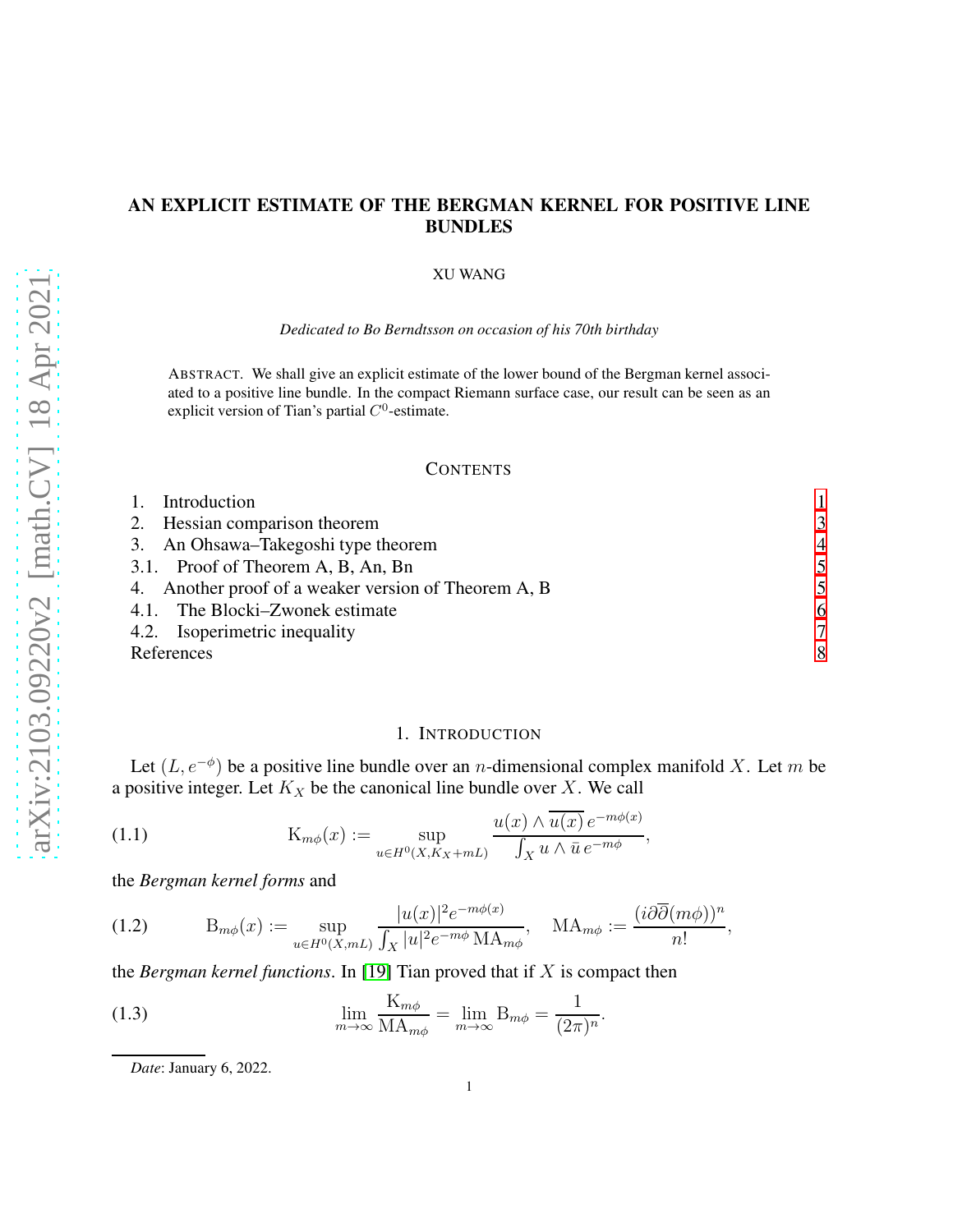Effective lower bound estimate (with Ricci curvature, diameter and volume assumptions) for  $B_{m\phi}$ is known as Tian's *partial* C<sup>0</sup>-estimate [\[20\]](#page-8-0). The first general result is obtained by Donaldson– Sun [\[9\]](#page-7-2) using proof by contradiction. Our main results are the followings:

**Theorem A.** Let  $(L, e^{-\phi})$  be a positive line bundle over a compact Riemann surface X. Put  $ω := MA<sub>φ</sub> = i\partial\overline{\partial}\phi$ *. Denote by* Ric  $ω := i\overline{\partial}\partial \log ω$  *the Ricci form of*  $ω$ *. Assume that* 

 $\text{Ric}\,\omega \leq \omega$ ,  $L_0 \geq 2\pi$ ,

where  $L_0$  denotes the infimum of the length of closed geodesics in  $X$ , then  $\mathrm{K}_\phi/\mathrm{MA}_\phi \geq \frac{1}{8\pi}$  $\frac{1}{8\pi}$ .

**Theorem B.** Let  $(L, e^{-\phi})$  be a positive line bundle over a compact Riemann surface X. If

 $-\omega/2 \le \text{Ric}\,\omega \le \omega/2$ ,  $L_0 \ge 2\pi\sqrt{2}$ ,

*then*  $B_{\phi} \geq \frac{1}{16}$  $\frac{1}{16\pi}$ .

**Remark.** *In case*  $X = \mathbb{P}^1$  *and*  $\omega = 2 \cdot i \partial \overline{\partial} \log(1 + |z|^2)$  *we have* 

$$
Ric \omega = \omega, \quad L_0 = 2\pi,
$$

*a direct computation gives*  $L = -K_X$  *and*  $\mathrm{K_\phi}/\mathrm{MA_\phi} = \frac{1}{4\pi}$ 4π *. We do not know whether*

$$
K_{\phi}/MA_{\phi} \ge \frac{1}{4\pi}
$$

*is always true with the assumptions in Theorem A. On the other hand, Theorem A implies*  $K_{m\phi}/\text{MA}_{m\phi} \geq 1/(8\pi)$  *for every positive integer m. This is also near optimal since by* [\(1.3\)](#page-0-1)

$$
\lim_{m \to \infty} K_{m\phi} / MA_{m\phi} = 1/(2\pi).
$$

*In case*  $\text{Ric}\,\omega \leq 0$ ,  $L_0/2$  *is equal to the injectivity radius. For example if*  $X = \mathbb{C}/\Gamma$  *is a torus*  $and \ \omega = i\partial \overline{\partial}(|z|^2/2) \ then \ Ric \ \omega = 0 \ and \ L_0 = \inf_{0 \neq \gamma \in \Gamma} |\gamma|.$ 

In the first version of this paper, a weaker version of the above theorems is proved using an Ohsawa–Takegoshi type theorem, a variant of the Blocki–Zwonek estimate [\[5\]](#page-7-3) and the isoperimetric inequality. Later we find that one may use the Hessian comparison theorem to simplify the proof and generalize the above theorems to the followings higher dimensional cases.

**Theorem An.** *Let*  $(L, e^{-\phi})$  *be a positive line bundle over an n-dimensional compact complex manifold* X. Assume that the sectional curvature of  $\omega := i\partial\overline{\partial}\phi$  is bounded above by 1/(4n) and  $L_0 \geq 2\pi \sqrt{n}$  then  $K_\phi/MA_\phi \geq \frac{1}{2}$ 2  $\frac{1}{(4\pi n)^n}$ .

**Theorem Bn.** Let  $(L, e^{-\phi})$  be a positive line bundle over an n-dimensional compact manifold X. Assume that the sectional curvature of  $\omega := i\partial\overline{\partial}\phi$  is bounded above by  $1/(8n)$ ,  $L_0 \geq 2\pi\sqrt{2n}$ and  $\mathrm{Ric}\,\omega \geq -\omega/2$ . Then  $\mathrm{B}_{\phi} \geq \frac{1}{2}$ 2  $\frac{1}{(8\pi n)^n}$ .

Remark. *Since the Ricci curvature is certain sums of sectional curvatures, the curvature assumptions in Theorem Bn also imply a lower bound of the sectional curvature. Hence one may use* [\[12,](#page-7-4) Corollary 2.3.2] *to find a lower bound of*  $L_0$  *in terms of the lower bound of the volume and the upper bound of the diameter. Thus, except the upper bound of the sectional curvature, the* assumptions in Theorem Bn follow from the standard assumptions in Tian's partial C<sup>0</sup>-estimate *(for results on Tian's partial* C 0 *-estimate, see* [\[1,](#page-7-5) [6,](#page-7-6) [7,](#page-7-7) [13,](#page-7-8) [14,](#page-7-9) [15,](#page-7-10) [18,](#page-7-11) [21,](#page-8-1) [22,](#page-8-2) [24\]](#page-8-3)*, etc). Our*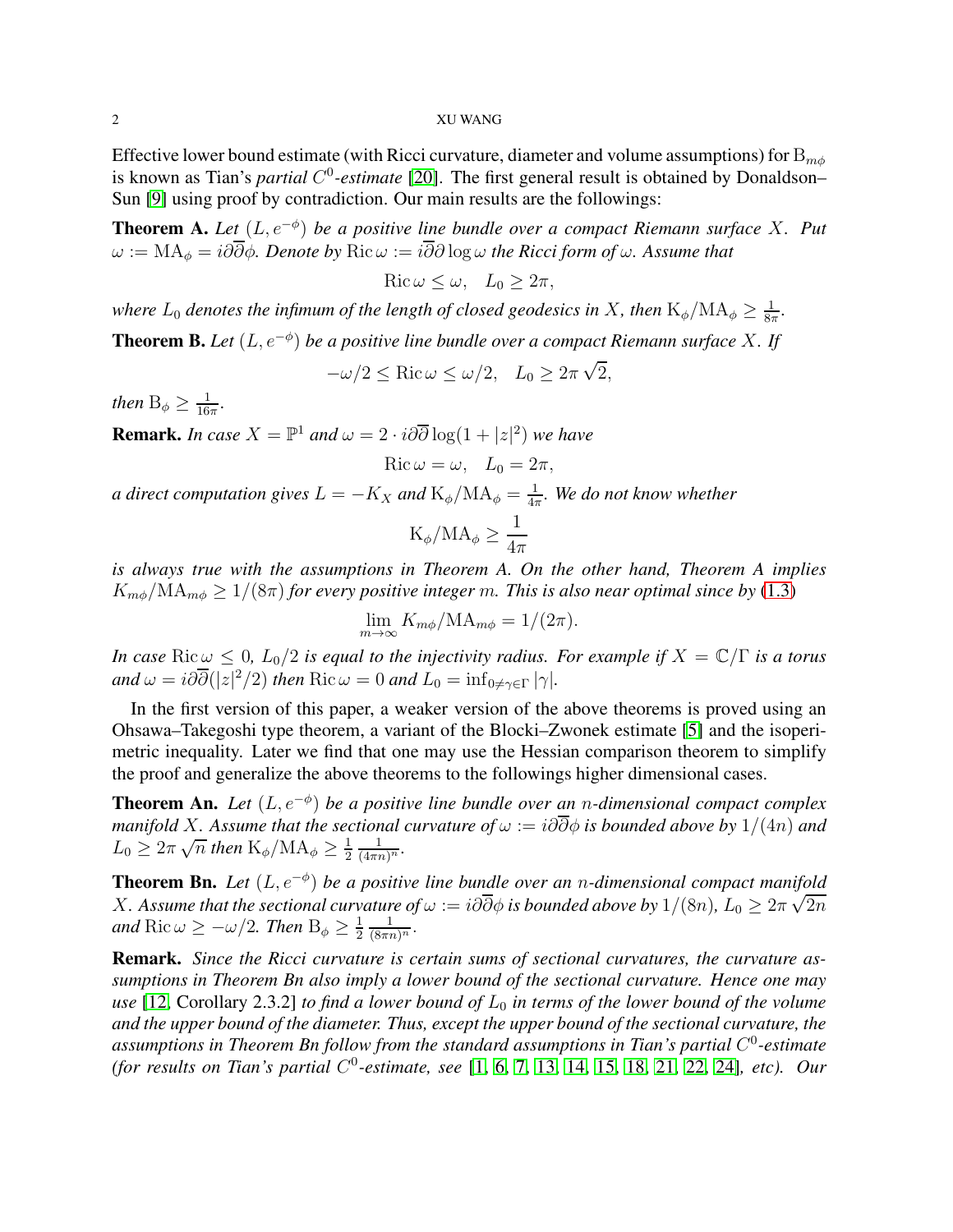*main contribution is the explicit constant in the estimate. Moreover, our estimate implies that*  $B_{m\phi} \geq \frac{1}{2}$ 2  $\frac{1}{(8\pi n)^n}$  for all positive integers m. If we understand [\[9\]](#page-7-2) correctly, for general posi*tive line bundles, this estimate can not be true with just Ricci curvature, diameter and volume assumptions (see the explanation at the end of* [\[9\]](#page-7-2)*).*

<span id="page-2-0"></span>*Acknowledgment*: It is a pleasure to thank Bo Berndtsson for stimulating discussions related to the topics of this article.

### 2. HESSIAN COMPARISON THEOREM

Definition 2.1. *Let* X *be a Riemann manifold. Denote by* K(V, W) *the sectional curvature of the tangent plane spanned by* V, W. Fix  $x \in X$ , the injectivity radius at  $x \in X$  is defined as

$$
inj(x) := \sup\{r > 0 : \exp_x|_{B(0,r)} \text{ is different} \}
$$

where  $\exp_x: T_xX \to X$  *denotes the exponential map at* x and  $B(0,r)$  *denotes the ball of radius r* around  $0 \in T_xX$ . We call  $\text{inj}_X := \text{inf}_{x \in X} \text{inj}(x)$  the injectivity radius of X.

The following ∂∂-comparison theorem is a direct consequence of the Hessian comparison theorem (see [\[10,](#page-7-12) Lemma 1.13 in page 14 and Theorem A in page 19]).

**Theorem 2.1.** Let  $X_1, X_2$  be Kähler manifolds. Let  $\gamma_1 : [0, b] \to X_1$  and  $\gamma_2 : [0, b] \to X_2$  be *unit speed geodesics. With the definition above, suppose that*

(2.1) 
$$
b \le \min\{\text{inj}(\gamma_1(0)), \text{inj}(\gamma_2(0))\}
$$

*and for all*  $t \in [0, b]$ *,*  $v_1 \perp \dot{v}_1(t)$  *and*  $v_2 \perp \dot{v}_2(t)$ *,* 

(2.2) 
$$
K(\dot{\gamma}_1(t), v_1) \leq K(\dot{\gamma}_2(t), v_2).
$$

Let  $d_j := d(\cdot, \gamma_j(0))$  be distance functions. If  $f : (0, b) \to \mathbb{R}$  is smooth and increasing then

(2.3) 
$$
i\partial\overline{\partial}(f \circ d_1)(V_1, V_1) \geq i\partial\overline{\partial}(f \circ d_2)(V_2, V_2)
$$

for all  $t \in (0, b)$ ,  $V_j \in T_{\gamma_j(t)} X_j$ ,  $j = 1, 2$ , such that  $|V_1| = |V_2|$  and

$$
(\dot{\gamma}_1(t), V_1) = (\dot{\gamma}_2(t), V_2), \quad (\dot{\gamma}_1(t), JV_1) = (\dot{\gamma}_2(t), JV_2).
$$

We shall apply the above theorem to  $X_2 = \mathbb{P}^n$  with the Fubini study metric form  $\omega_2 =$  $2 i \partial \overline{\partial} \log(1+|z|^2)$ . A direct computation gives

(2.4) 
$$
K(V, W) = \frac{1}{4} \left( 1 + 3(V, JW)^2 \right), \ \forall \ V \perp W, \ \text{inj}(x) = \pi.
$$

In particular,  $K(V, W) = 1$  in case  $n = 1$  and  $K(V, W) \ge 1/4$  in case  $n \ge 2$ . We also need the following distance function formula on  $\mathbb{C}^n \subset \mathbb{P}^n$ 

$$
d_2 := d(0, z) = 2 \int_0^{|z|} \frac{dx}{1 + x^2} = 2 \arctan|z|.
$$

Put

$$
\psi = \log \sin^2(d_2/2)
$$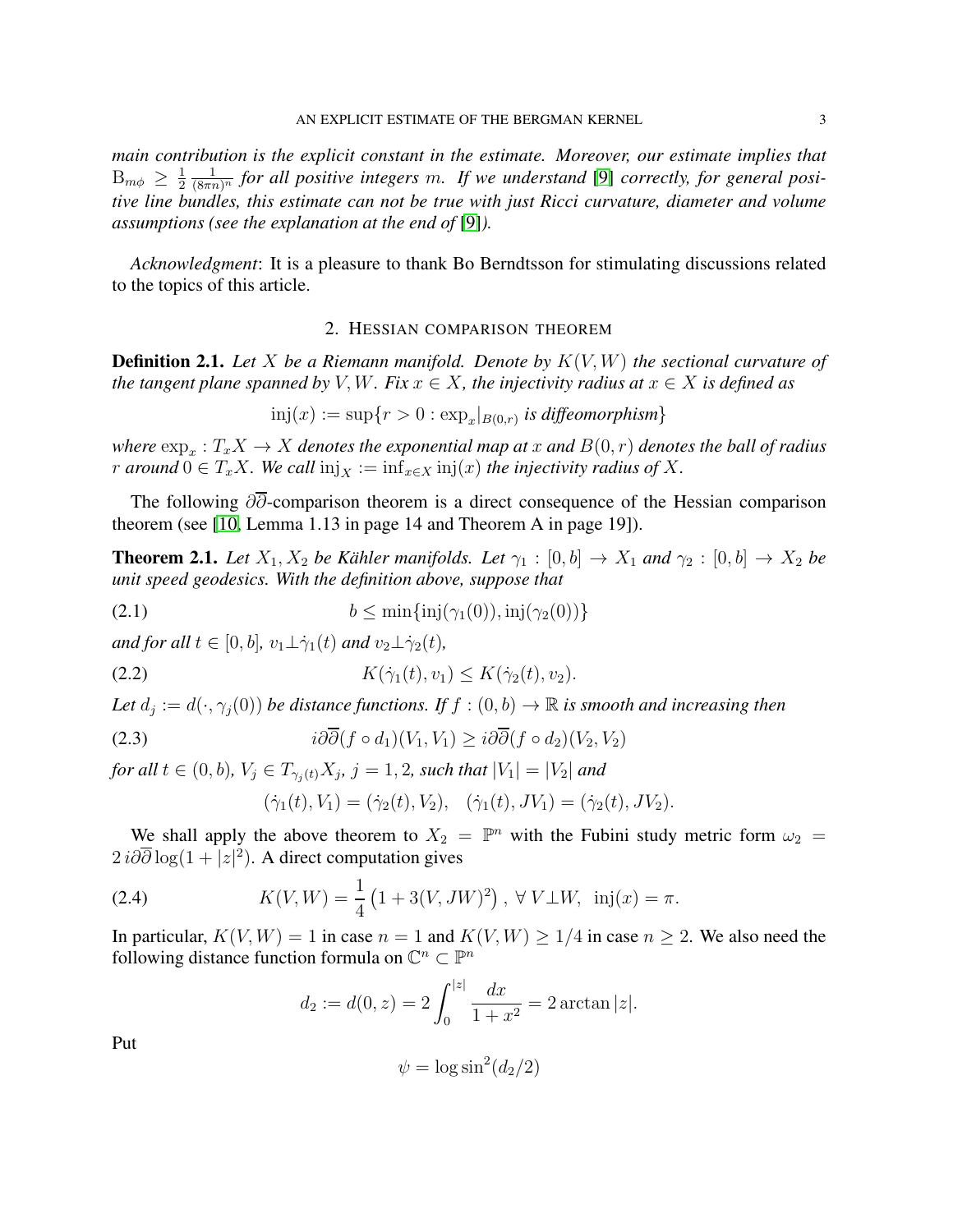4 XU WANG

we have

$$
\psi = \log \frac{\tan^2(d_2/2)}{1 + \tan^2(d_2/2)} = \log |z|^2 - \log(1 + |z|^2) \le 0
$$

and

$$
i\partial\overline{\partial}\psi \ge -i\partial\overline{\partial}\log(1+|z|^2) = -\omega_2/2.
$$

Apply the above theorem to  $f(x) = \log \sin^2(x/2)$  and  $b = \pi$  we get:

<span id="page-3-1"></span>**Corollary 2.2.** *Let*  $(X_1, \omega_1)$  *be an n-dimension Kähler manifold. Fix*  $x \in X_1$ *. Assume that the injectivity radius at* x *is no less than* π*. Put*

$$
\psi(z) := \begin{cases} \log \sin^2(d(z, x)/2) & d(z, x) \le \pi \\ 0 & d(z, x) > \pi. \end{cases}
$$

*If*

$$
\begin{cases} the\, setional\ curvature\ of\ \omega_1\ is\ no\ bigger\ than\ 1, & n=1\\ the\ sectional\ curvature\ of\ \omega_1\ is\ no\ bigger\ than\ 1/4, & n\geq 2 \end{cases}
$$

*then*  $i\partial \overline{\partial} \psi$  >  $-\omega_1/2$  *on* X.

<span id="page-3-0"></span>*Proof.* Apply the theorem above, we get that  $i\partial\overline{\partial}\psi \ge -\omega_1/2$  when  $d(z, x) < \pi$ . Hence the corollary follows since the gradient of  $\psi$  vanishes at  $d(z, x) = \pi$ . corollary follows since the gradient of  $\psi$  vanishes at  $d(z, x) = \pi$ .

## 3. AN OHSAWA–TAKEGOSHI TYPE THEOREM

We shall use the following Ohsawa–Takegoshi type theorem [\[17\]](#page-7-13), which is a special case of the main theorem in [\[11\]](#page-7-14).

<span id="page-3-3"></span>**Theorem 3.1.** Let  $(L, e^{-\phi})$  be a positive line bundle on an n-dimensional compact complex *manifold. Fix*  $x \in X$ *. Assume that there is a non-positive function* G *smooth outside* x *such that*  $G(z) - \log |z - x|^{2n}$  is smooth near x and

<span id="page-3-2"></span>
$$
i\partial\overline{\partial}\phi + \lambda i\partial\overline{\partial}G \ge 0
$$

*on X for some constant*  $\lambda > 1$ *. Then*  $K_{\phi}$  *in* [\(1.1\)](#page-0-2) *satisfies* 

(3.1) 
$$
K_{\phi}(x) \geq \frac{\lambda - 1}{\lambda} \lim_{t \to -\infty} \frac{MA_{\phi}(x)}{e^{-t} \int_{G < t} MA_{\phi}},
$$

*where*  $MA_{\phi}$  *is defined in* [\(1.2\)](#page-0-3).

*Proof.* Let us rephrase the proof in [\[17\]](#page-7-13). Our curvature assumption implies that

$$
\phi^{t+is} := \phi + \lambda \max\{G - t, 0\}
$$

defines a singular metric on  $\mathbb{C}_{t+i s} \times L$  with non-negative curvature current. Hence Berndtsson's theorem [\[2\]](#page-7-15) implies that  $\log K_{\phi^t}(x)$  is a convex function of t. By a direct computation (see the appendix in [\[17\]](#page-7-13) or Theorem 3.8 in [\[3\]](#page-7-16)) we find that

$$
\lim_{t \to -\infty} e^t \mathcal{K}_{\phi^t}(x) = \frac{\lambda - 1}{\lambda} \lim_{t \to -\infty} \frac{\text{MA}_{\phi}(x)}{e^{-t} \int_{G < t} \text{MA}_{\phi}}
$$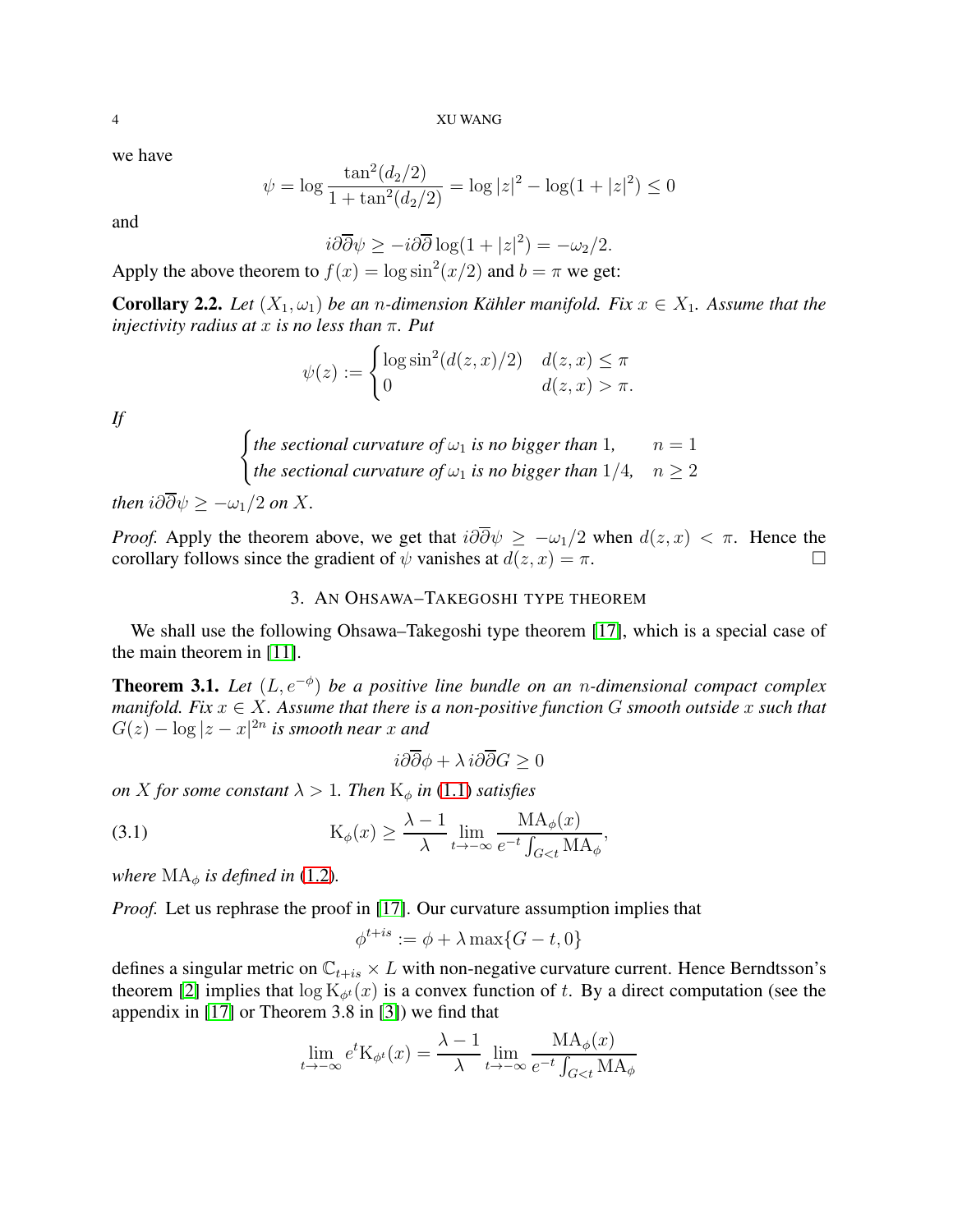is finite since  $G(z) - \log |z - x|^{2n}$  is smooth near x. Hence  $e^t K_{\phi^t}(x) = e^{t + \log K_{\phi^t}(x)}$ , as a convex function of t bounded near  $-\infty$ , must be increasing. Thus

$$
K_{\phi}(x) = e^{0} K_{\phi^{0}}(x) \ge \lim_{t \to -\infty} e^{t} K_{\phi^{t}}(x) = \frac{\lambda - 1}{\lambda} \lim_{t \to -\infty} \frac{MA_{\phi}(x)}{e^{-t} \int_{G < t} MA_{\phi}}
$$

<span id="page-4-0"></span>gives our estimate.  $\Box$ 

### 3.1. Proof of Theorem A, B, An, Bn.

*Proof of Theorem A, An.* By Klingenberg's estimate (see [\[23,](#page-8-4) Corollary 1.2]), if the sectional curvature is no bigger than  $1/c$  then we have

(3.2) 
$$
\min\{L_0/2, \sqrt{c}\,\pi\} \leq \text{inj}_X \leq L_0/2.
$$

Hence our assumptions implies that the injectivity radius of  $(X, \omega/n)$ ,  $\omega := i\partial\overline{\partial}\phi$ , is no less than π. Thus one may apply Corollary [2.2](#page-3-1) to  $(X_1, \omega_1) = (X, \omega/n)$ . Put  $G = n\psi$ . Corollary 2.2 implies that

$$
i\partial\overline{\partial}\phi + 2 i\partial\overline{\partial}G \ge 0.
$$

Hence Theorem 3.1 ( $\lambda = 2$ ) gives Theorem A, An.

*Proof of Theorem B, Bn.* By the Ricci curvature assumption,  $\phi$  and  $i\partial\overline{\partial}\phi$  defines a metric on  $L - K_X$  with curvature

$$
i\Theta = \omega + \text{Ric}\,\omega \ge \omega/2.
$$

Thus one may apply Corollary [2.2](#page-3-1) to  $(X_1, \omega_1) = (X, \omega/(2n))$ . Put  $G = n\psi$  then

$$
i\Theta + 2 i\partial \overline{\partial} G \ge 0.
$$

<span id="page-4-1"></span>Apply Theorem 3.1 to  $L - K_X$ , we get Theorem B, Bn.

### 4. ANOTHER PROOF OF A WEAKER VERSION OF THEOREM A, B

In this section we shall give another proof of Theorem A, B with an extra volume assumption. **Theorem C.** Let  $(L, e^{-\phi})$  be a positive line bundle over a compact Riemann surface X. If

$$
\int_X \omega \ge 8\pi, \quad \text{Ric}\,\omega \le \omega, \quad L_0 \ge 2\pi,
$$

then  $\rm K_{\phi}/MA_{\phi} \geq \frac{1}{8\pi}$  $\frac{1}{8\pi}$ .

**Theorem D.** Let  $(L, e^{-\phi})$  be a positive line bundle over a compact Riemann surface X. If

$$
\int_X \omega \ge 16\pi, \quad -\omega/2 \le \text{Ric}\,\omega \le \omega/2, \quad L_0 \ge 2\pi\sqrt{2},
$$

*then*  $B_{\phi} \geq \frac{1}{16}$  $\frac{1}{16\pi}$ .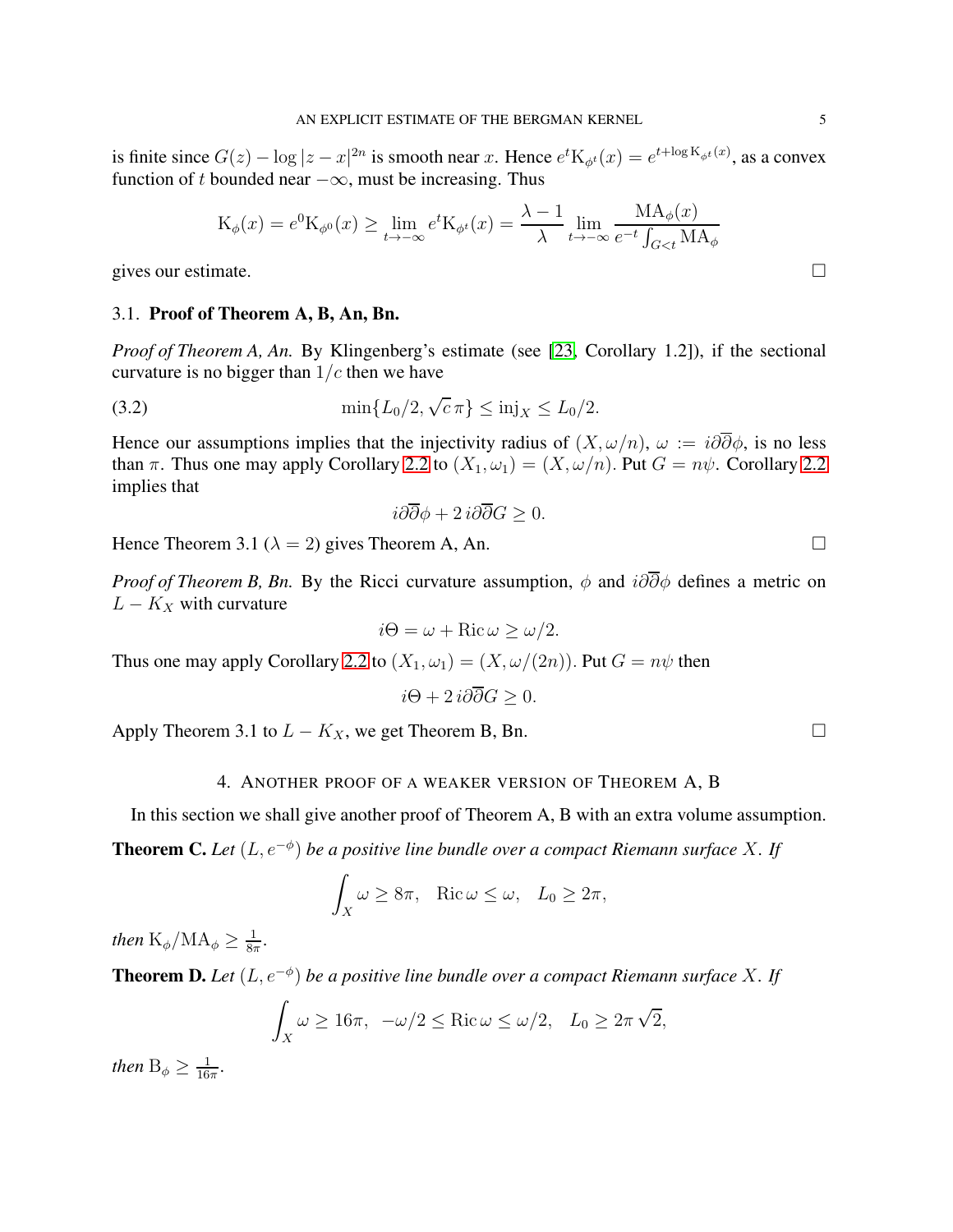### <span id="page-5-0"></span>6 XU WANG

4.1. The Blocki–Zwonek estimate. We shall study the right hand side of  $(3.1)$  using a variant of Blocki–Zwonek's estimate [\[5,](#page-7-3) Proof of Theorem 3] (see also [\[4,](#page-7-17) section 10] for related results).

<span id="page-5-3"></span>Lemma 4.1. *With the notation in Theorem [3.1.](#page-3-3) Let* ω *be an arbitrary Kähler form on* X*. Then*

$$
\frac{d}{dt} \int_{G < t} \omega_n \ge \frac{\sigma(G = t)^2}{2 \int_{G < t} i \partial \overline{\partial} G \wedge \omega_{n-1}}, \quad \omega_q := \omega^q / q!,
$$

*where*

$$
\sigma(G = t) := \int_{G = t} d\sigma, \quad d\sigma := \sqrt{2} \sum \frac{G_{\bar{\alpha}} \omega^{\bar{\alpha}\beta}}{|\bar{\partial} G|_{\omega}} \frac{\partial}{\partial z^{\beta}} \, \mathrm{d} \omega_n,
$$

*is the measure of the hypersurface*  $\{G = t\}$  *with respect to*  $\omega$ 

*Proof.* Notice that

$$
V := \frac{\partial}{\partial t} + \sum \frac{G_{\bar{\alpha}} \omega^{\bar{\alpha}\beta}}{|\bar{\partial} G|_{\omega}^2} \frac{\partial}{\partial z^{\beta}}
$$

satisfies  $V(G-t) = 0$ , hence it can be used to compute  $\frac{d}{dt} \int_{G < t}$ , in particular, we have

$$
\frac{d}{dt} \int_{G < t} \omega_n = \int_{G < t} L_V \omega_n = \int_{G = t} V \, \rfloor \, \omega_n = \frac{1}{\sqrt{2}} \int_{G = t} \frac{d\sigma}{|\overline{\partial}G|_\omega}.
$$

Hence the Cauchy–Schwarz inequality gives

$$
\frac{d}{dt} \int_{G < t} \omega_n \ge \frac{\sigma(G = t)^2}{\sqrt{2} \int_{G = t} |\overline{\partial}G|_{\omega} d\sigma} = \frac{\sigma(G = t)^2}{2 \int_{G = t} i \overline{\partial}G \wedge \omega_{n-1}} = \frac{\sigma(G = t)^2}{2 \int_{G < t} i \partial \overline{\partial}G \wedge \omega_{n-1}},
$$

where we use the Stokes theorem in the last equality.  $\Box$ 

Since

$$
G_1 \le G_2 \Rightarrow \int_{G_2 < t} \omega_n \le \int_{G_1 < t} \omega_n,
$$

in order to get the best estimate from [\(3.1\)](#page-3-2), one should choose G to be the following *envelope*, say  $g_{\phi,x,\lambda}$ , defined by

<span id="page-5-1"></span>(4.1) 
$$
\sup\{G \le 0 : G(z) - \log|z - x|^{2n} \text{ is smooth near } x \text{ and } i\partial\overline{\partial}\phi + \lambda i\partial\overline{\partial}G \ge 0\}.
$$

It is known that (see [\[8\]](#page-7-18))

<span id="page-5-4"></span>(4.2) 
$$
\epsilon_x(L) := \sup\{\lambda \geq 0 : \text{there exists } G \leq 0 \text{ on } X \text{ such that the blue part in (4.1) holds}\}
$$

is equal to the *Seshadri constant* up to a constant factor n. If  $0 < \lambda < \epsilon_x(L)$  then  $g_{\phi,x,\lambda}$ , as an envelope, must satisfy

<span id="page-5-2"></span>(4.3) 
$$
(i\partial\overline{\partial}\phi + \lambda i\partial\overline{\partial}g_{\phi,x,\lambda})^n = (2\pi n\lambda)^n \delta_x
$$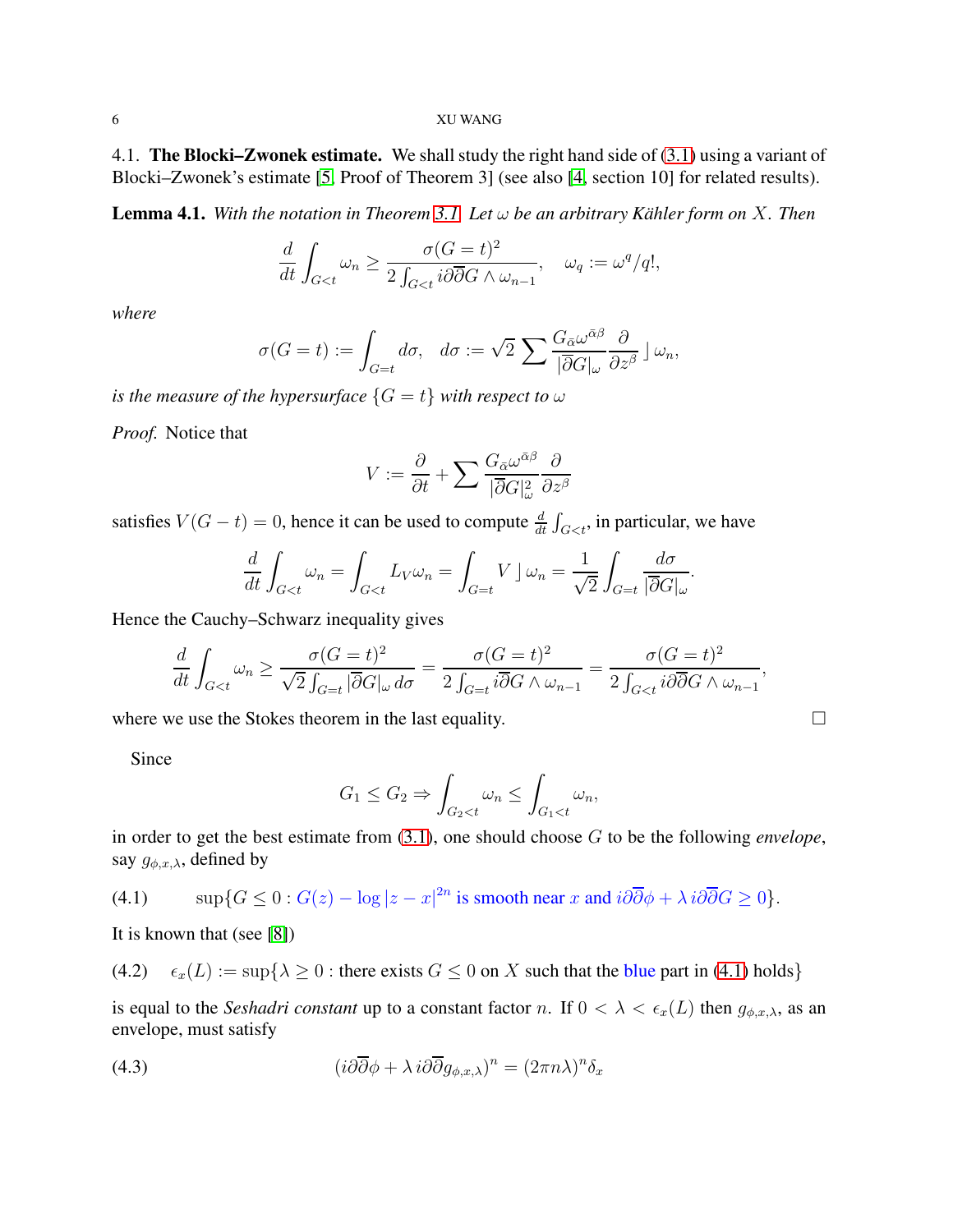on  $\{g_{\phi,x,\lambda} < 0\}$ , where  $\delta_x$  is the Dirac measure defined by  $\int_X f \, \delta_x = f(x)$ . Thus if we choose  $G = g_{\phi,x,\lambda}$  and  $\omega = i\partial\overline{\partial}\phi$  then

(4.4) 
$$
\int_{G < t} i \partial \overline{\partial} G \wedge \omega_{n-1} = \int_{G < t} (i \partial \overline{\partial} G + \omega / \lambda - \omega / \lambda) \wedge \omega_{n-1}
$$

(4.5) 
$$
= \int_{G < t} (i \partial \overline{\partial} G + \omega / \lambda) \wedge \omega_{n-1} - \frac{n}{\lambda} \int_{G < t} \omega_n
$$

(4.6) 
$$
\leq \int_{G<0} (i\partial \overline{\partial} G + \omega/\lambda) \wedge \omega_{n-1} - \frac{n}{\lambda} \int_{G
$$

<span id="page-6-1"></span>= n λ Z G<0 ω<sup>n</sup> − Z G<t ωn (4.7) ,

where we use  $\int_{G<0} i \partial \overline{\partial} G \wedge \omega_{n-1} = 0$  (since  $G = 0$  outside  $\{G < 0\}$ ) in [\(4.7\)](#page-6-1). In case  $n = 1$ , [\(4.3\)](#page-5-2) directly gives

(4.8) 
$$
\int_{G
$$

Hence Lemma [4.1](#page-5-3) implies

(4.9) 
$$
\frac{d}{dt}\int_{G
$$

<span id="page-6-0"></span>4.2. **Isoperimetric inequality.** We shall use the following result (see inequality  $(5.4)$  in [\[16,](#page-7-19) Proposition 5.2]).

Lemma 4.2 (Isoperimetric inequality). *Let* U *be an open subset of a compact Riemann surface*  $(X, \omega)$ *. Assume that* 

<span id="page-6-3"></span><span id="page-6-2"></span>
$$
A := \int_U \omega \le \frac{1}{2} \int_X \omega, \ \operatorname{Ric} \omega \le k \omega.
$$

*Then*

(4.10) 
$$
\sigma(\partial U)^2 \ge \min\{L_0^2, A(4\pi - kA)\},
$$

where  $L_0$  *denotes the infimum of the length of simple closed geodesics in*  $X$ *.* 

*Proof.* By the definition of the Seshadri constant in [\(4.2\)](#page-5-4), we know that in case  $n = 1$ , the Hodge decomposition gives

(4.11) 
$$
\epsilon_x = \deg(L) := \int_X c_1(L) = \frac{1}{2\pi} \int_X \omega.
$$

Hence if  $\int_X \omega \ge 8\pi$  then  $\epsilon_x \ge 4$ . Hence we can take  $\lambda = 2$  in [\(4.9\)](#page-6-2), which gives

(4.12) 
$$
\frac{d}{dt} \int_{G < t} \omega \ge \frac{\sigma (G = t)^2}{4\pi - \int_{G < t} \omega}.
$$

Now, since Ric  $\omega \leq \omega$ ,  $L_0^2 \geq 4\pi^2$  and

<span id="page-6-4"></span>
$$
\int_{G
$$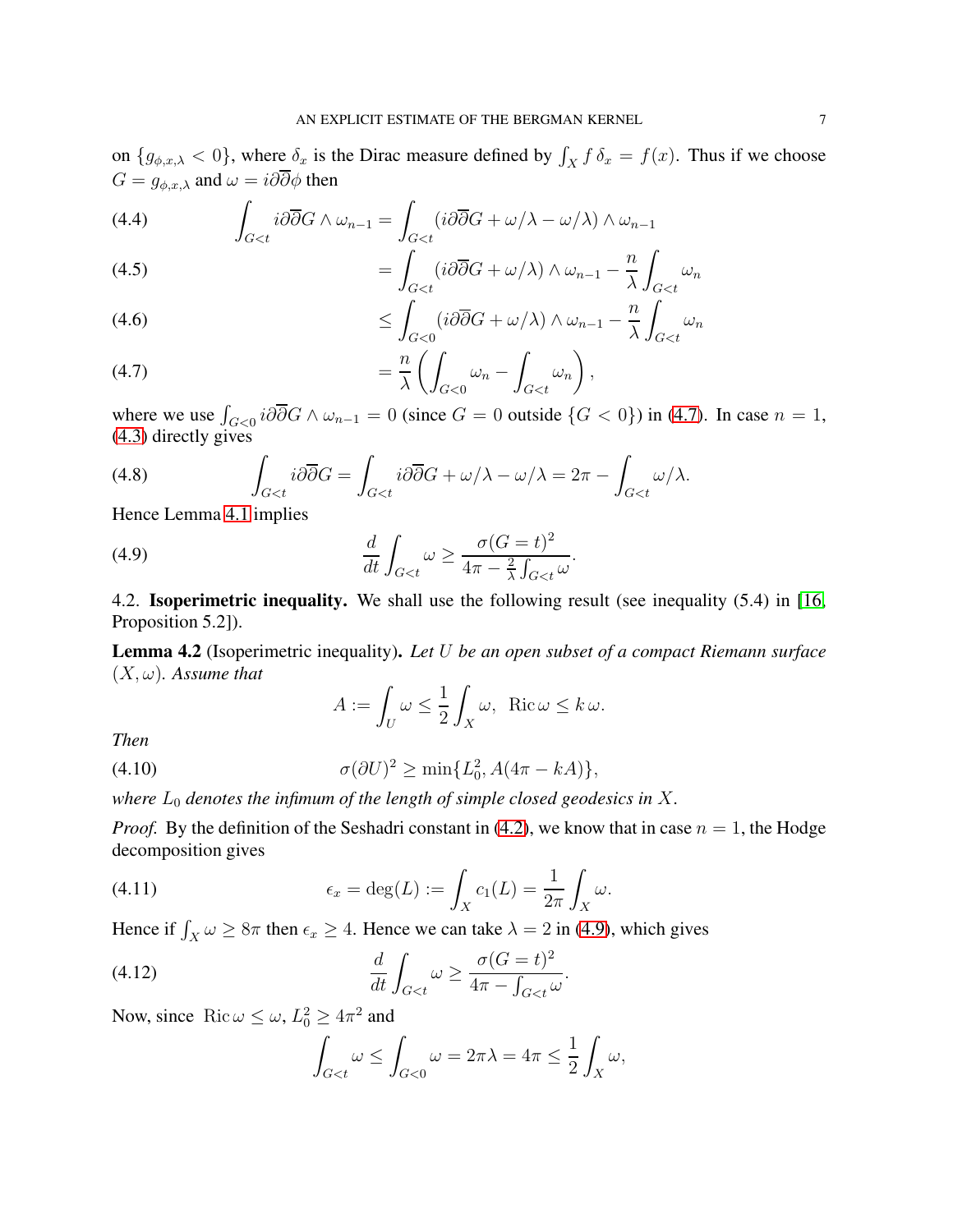one may apply the above lemma to  $U = \{G < t\}$ , then by [\(4.10\)](#page-6-3) we have

$$
\sigma(G = t)^2 \ge \min\{4\pi^2, A(4\pi - A)\} = A(4\pi - A), \quad A := \int_{G < t} \omega.
$$

Thus [\(4.12\)](#page-6-4) gives

$$
\frac{d}{dt} \int_{G < t} \omega \ge \int_{G < t} \omega,
$$

which implies that  $e^{-t} \int_{G < t} \omega$  is increasing with respect to  $t < 0$ . Hence

$$
\lim_{t \to -\infty} e^{-t} \int_{G < t} \omega \le e^{-0} \int_{G < 0} \omega = 2\pi\lambda = 4\pi.
$$
\n
$$
\lim_{\zeta \to 0} \frac{\omega}{\zeta} \ge \frac{\omega}{\zeta\pi}.
$$

Then by [\(3.1\)](#page-3-2) we have  $K_{\phi} \geq \frac{\omega}{8\pi}$ 8π

Theorem D follows by a similar argument (see the difference between the proof of Theorem A, B above).

### <span id="page-7-0"></span>**REFERENCES**

- <span id="page-7-15"></span><span id="page-7-5"></span>[1] R. Bamler, *Convergence of Ricci flows with bounded scalar curvature*, Ann. of Math. 188 (2018), 753–831.
- <span id="page-7-16"></span>[2] B. Berndtsson, *Curvature of vector bundles associated to holomorphic fibrations*, Ann. of Math. 169 (2009), 531–560.
- [3] B. Berndtsson and L. Lempert, *A proof of the Ohsawa–Takegoshi theorem with sharp estimates*, J. Math. Soc. Japan 68 (2016), 1461–1472.
- <span id="page-7-17"></span><span id="page-7-3"></span>[4] Z. Blocki, *Cauchy-Riemann meet Monge-Ampere*, Bull. Math. Sci. 4 (2014), 433–480.
- <span id="page-7-6"></span>[5] Z. Blocki and W. Zwonek, *Estimates for the Bergman Kernel and the Multidimensional Suita Conjecture*, [arXiv:1404.7692.](http://arxiv.org/abs/1404.7692)
- <span id="page-7-7"></span>[6] X. X. Chen and B. Wang, *Space of Ricci flows I*, Comm. Pure Appl. Math. 65 (2012), 1399–1457.
- <span id="page-7-18"></span>[7] X. X. Chen and B. Wang, *Space of Ricci flows II*, [arXiv:1405.6797.](http://arxiv.org/abs/1405.6797)
- <span id="page-7-2"></span>[8] J. P. Demailly, *Singular hermitian metrics on positive line bundles*, Lecture Notes in Math. 1992, 87–104.
- [9] S. Donaldson and S. Sun, *Gromov–Hausdorff limits of Kähler manifolds and algebraic geometry*, Acta. Math. 213 (2014), 63–106.
- <span id="page-7-12"></span>[10] R. E. Greene and H. Wu, *Function theory on manifolds which possess a pole*, Lecture Notes in Mathematics, vol. 699, Springer, Berlin, 1979.
- <span id="page-7-14"></span>[11] Q. Guan and X. Zhou, *A solution of an* L 2 *extension problem with an optimal estimate and applications*, Ann. of Math. (2), 181 (2015), 1139–1208.
- <span id="page-7-4"></span>[12] E. Heintze and H. Karcher, *A general comparison theorem with applications to volume estimates for submanifolds*, Ann. Sci. Ecole Norm. Sup. 11 (1978), 451–470.
- <span id="page-7-8"></span>[13] W. Jiang, *Bergman kernel along the Kähler-Ricci flow and Tian's conjecture*, J. Reine Angew. Math. 717 (2016), 195-226.
- <span id="page-7-9"></span>[14] W. Jiang, F. Wang and X. Zhu, *Bergman kernels for a sequence of almost Kähler-Ricci solitons*, Ann. Inst. Fourier. 67 (2017), 1279–1320.
- <span id="page-7-19"></span><span id="page-7-10"></span>[15] G. Liu and G. Székelyhidi, *Gromov-Hausdorff limits of Kähler manifolds with Ricci curvature bounded below*, [arXiv:1804.08567.](http://arxiv.org/abs/1804.08567)
- [16] F. Morgan and D. L. Johnson, *Some sharp isoperimetric theorems for Riemannian manifolds*, Indiana Univ. Math. J. 49 (2000), 1017–1041.
- <span id="page-7-13"></span>[17] T. Nguyen and X. Wang, *A remark to the Berndtsson–Lempert proof of the Ohsawa–Takegoshi extension theorem*, to appear.
- <span id="page-7-11"></span><span id="page-7-1"></span>[18] G. Székelyhidi, *The partial C<sup>0</sup>-estimate along the continuity method*, J. Amer. Math. Soc. 29 (2016), 537–560.
- [19] G. Tian, *On a set of polarized Kähler metrics on algebraic manifolds*, J. Differential Geom. 32 (1990), 99–130.